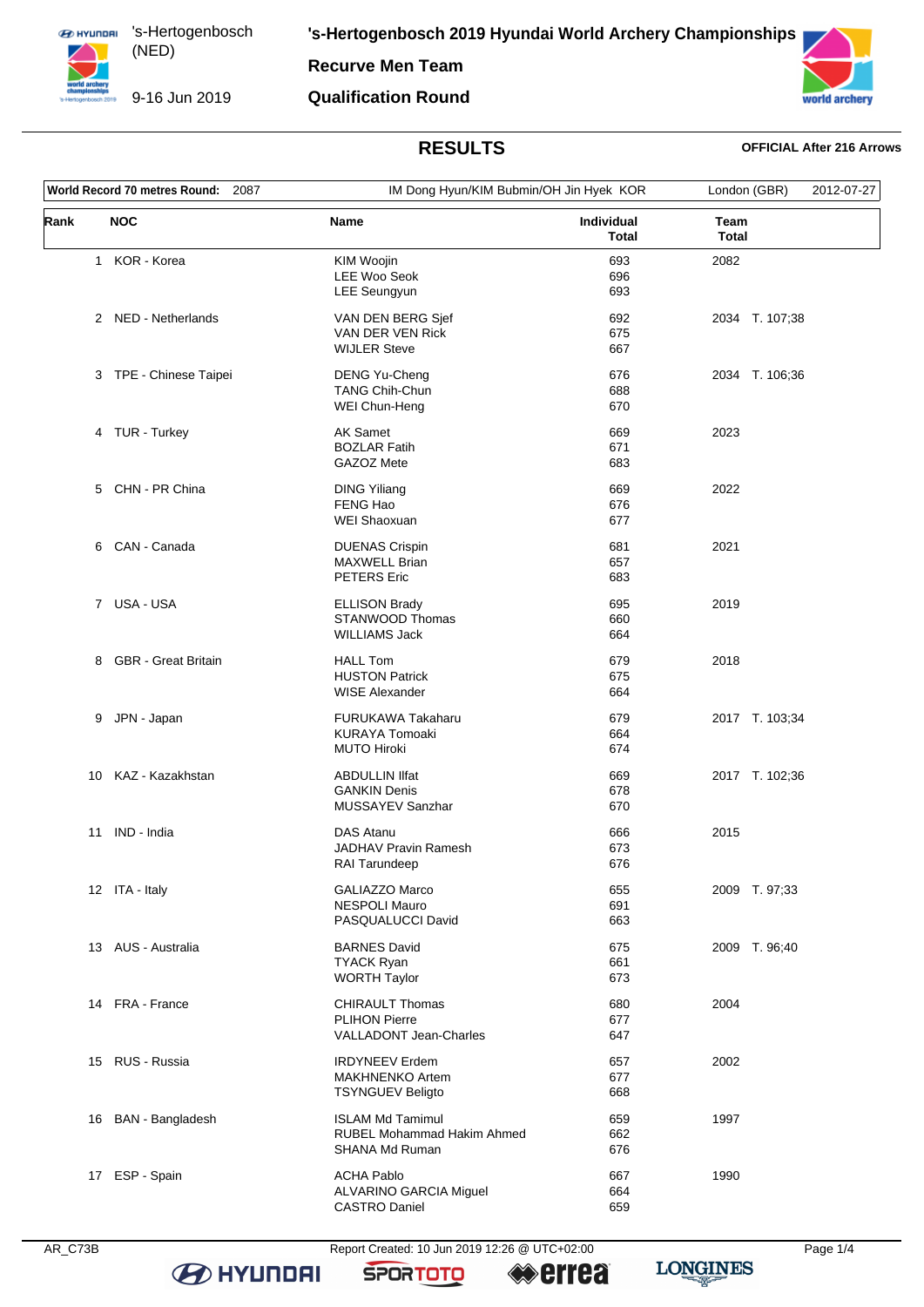9-16 Jun 2019

**'s-Hertogenbosch 2019 Hyundai World Archery Championships**

**Recurve Men Team**

## **Qualification Round**



# **RESULTS OFFICIAL After 216 Arrows**

| World Record 70 metres Round:<br>2087 |                         |                                                       | IM Dong Hyun/KIM Bubmin/OH Jin Hyek KOR |                      | London (GBR)  |         |
|---------------------------------------|-------------------------|-------------------------------------------------------|-----------------------------------------|----------------------|---------------|---------|
| Rank                                  | <b>NOC</b>              | Name                                                  | <b>Individual</b><br><b>Total</b>       | Team<br><b>Total</b> |               |         |
|                                       | 18 UKR - Ukraine        | <b>HAVELKO Yuriy</b>                                  | 673                                     |                      | 1987 T. 92;31 |         |
|                                       |                         | <b>HUNBIN Oleksii</b>                                 | 674                                     |                      |               |         |
|                                       |                         | <b>RUBAN Viktor</b>                                   | 640                                     |                      |               |         |
| 19                                    | GER - Germany           | <b>KAHLLUND Florian</b>                               | 666                                     |                      | 1987 T. 76;26 |         |
|                                       |                         | <b>RIEGER Cedric</b>                                  | 668                                     |                      |               |         |
|                                       |                         | WECKMUELLER Maximilian                                | 653                                     |                      |               |         |
| 20                                    | BRA - Brazil            | <b>COSTA Marcelo</b>                                  | 642                                     | 1984                 |               |         |
|                                       |                         | D'ALMEIDA Marcus                                      | 685                                     |                      |               |         |
|                                       |                         | <b>OLIVEIRA Bernardo</b>                              | 657                                     |                      |               |         |
|                                       |                         |                                                       |                                         |                      |               |         |
| 21                                    | MAS - Malaysia          | <b>MOHAMAD Khairul Anuar</b>                          | 678                                     | 1979                 |               |         |
|                                       |                         | NOR HASRIN Muhammad Akmal                             | 643                                     |                      |               |         |
|                                       |                         | ZOLKEPELI Muhamad Zarif Syahiir                       | 658                                     |                      |               |         |
|                                       | 22 NOR - Norway         | <b>HAGEN Paul Andre</b>                               | 656                                     | 1976                 |               |         |
|                                       |                         | HASTHI Sander Thorbjornsen                            | 661                                     |                      |               |         |
|                                       |                         | <b>NESTENG Baard</b>                                  | 659                                     |                      |               |         |
|                                       |                         |                                                       |                                         |                      |               |         |
|                                       | 23 FIN - Finland        | PIIPPO Samuli                                         | 644                                     | 1964                 |               |         |
|                                       |                         | <b>TEKONIEMI Antti</b><br><b>VIKSTROM Antti Olavi</b> | 651<br>669                              |                      |               |         |
|                                       |                         |                                                       |                                         |                      |               |         |
|                                       | 24 IRI - IR Iran        | <b>ASHRAFI Sadegh</b>                                 | 642                                     |                      | 1961 T. 72;15 | SO T.28 |
|                                       |                         | <b>SHABANI Reza</b>                                   | 664                                     |                      |               |         |
|                                       |                         | VAZIRI TEYMOORLOOEI Milad                             | 655                                     |                      |               |         |
|                                       |                         |                                                       |                                         |                      |               |         |
|                                       | 25 CZE - Czech Republic | <b>EBERMANN Erik</b>                                  | 657                                     |                      | 1961 T. 68;22 | SO T.25 |
|                                       |                         | <b>HAMOR Martin</b>                                   | 659                                     |                      |               |         |
|                                       |                         | <b>TERMER Jaromir</b>                                 | 645                                     |                      |               |         |
| 26                                    | THA - Thailand          | <b>SOITHONG Aitthiwat</b>                             | 638                                     | 1959                 |               |         |
|                                       |                         | <b>THAMWONG Witthaya</b>                              | 668                                     |                      |               |         |
|                                       |                         | <b>THEPNA Denchai</b>                                 | 653                                     |                      |               |         |
|                                       |                         | <b>ADRIAENSEN Ben</b>                                 | 631                                     | 1958                 |               |         |
| 27                                    | BEL - Belgium           | DE BACKER Kurt                                        | 654                                     |                      |               |         |
|                                       |                         | ROOS Senna                                            | 673                                     |                      |               |         |
|                                       |                         |                                                       |                                         |                      |               |         |
| 28                                    | SUI - Switzerland       | <b>FABER Florian</b>                                  | 668                                     | 1956                 |               |         |
|                                       |                         | <b>KALAPURAYIL Rajan</b>                              | 638                                     |                      |               |         |
|                                       |                         | <b>RUFER Thomas</b>                                   | 650                                     |                      |               |         |
|                                       | 29 COL - Colombia       | <b>BETANCUR Daniel</b>                                | 639                                     |                      | 1953 T. 80;18 |         |
|                                       |                         | <b>PILA Andres</b>                                    | 655                                     |                      |               |         |
|                                       |                         | PINEDA Daniel Felipe                                  | 659                                     |                      |               |         |
| 30                                    | POR - Portugal          | CARNEIRO Nuno                                         | 646                                     |                      | 1953 T. 74;25 |         |
|                                       |                         | <b>GONCALVES Luis</b>                                 | 662                                     |                      |               |         |
|                                       |                         | <b>MATOS Tiago</b>                                    | 645                                     |                      |               |         |
|                                       |                         |                                                       |                                         |                      |               |         |
| 31                                    | MEX - Mexico            | ALVARADO SANTIN Angel David                           | 667                                     | 1948                 |               |         |
|                                       |                         | <b>ALVAREZ Luis</b>                                   | 626                                     |                      |               |         |
|                                       |                         | <b>BOARDMAN Ernesto</b>                               | 655                                     |                      |               |         |
|                                       | 32 INA - Indonesia      | <b>AGATHA Riau Ega</b>                                | 659                                     | 1946                 |               |         |
|                                       |                         | PURNAMA Hendra                                        | 653                                     |                      |               |         |
|                                       |                         | RAFI ADIPUTRO Ryan                                    | 634                                     |                      |               |         |
|                                       |                         |                                                       |                                         |                      |               |         |
|                                       | 33 LUX - Luxembourg     | <b>HENCKELS Jeff</b>                                  | 643                                     | 1943                 |               |         |
|                                       |                         | <b>KLEIN Pit</b><br><b>KLEIN Joe</b>                  | 659<br>641                              |                      |               |         |
|                                       |                         |                                                       |                                         |                      |               |         |
|                                       | 34 AUT - Austria        | <b>GSTOETTNER Andreas</b>                             | 674                                     |                      | 1937 T. 73;19 |         |
|                                       |                         | <b>MACHER David</b>                                   | 652                                     |                      |               |         |
|                                       |                         | SCHWEIGHOFER Julian                                   | 611                                     |                      |               |         |

**B** HYUNDAI

AR\_C73B Report Created: 10 Jun 2019 12:26 @ UTC+02:00

**SPORTOTO** 

**errea** 

**LONGINES**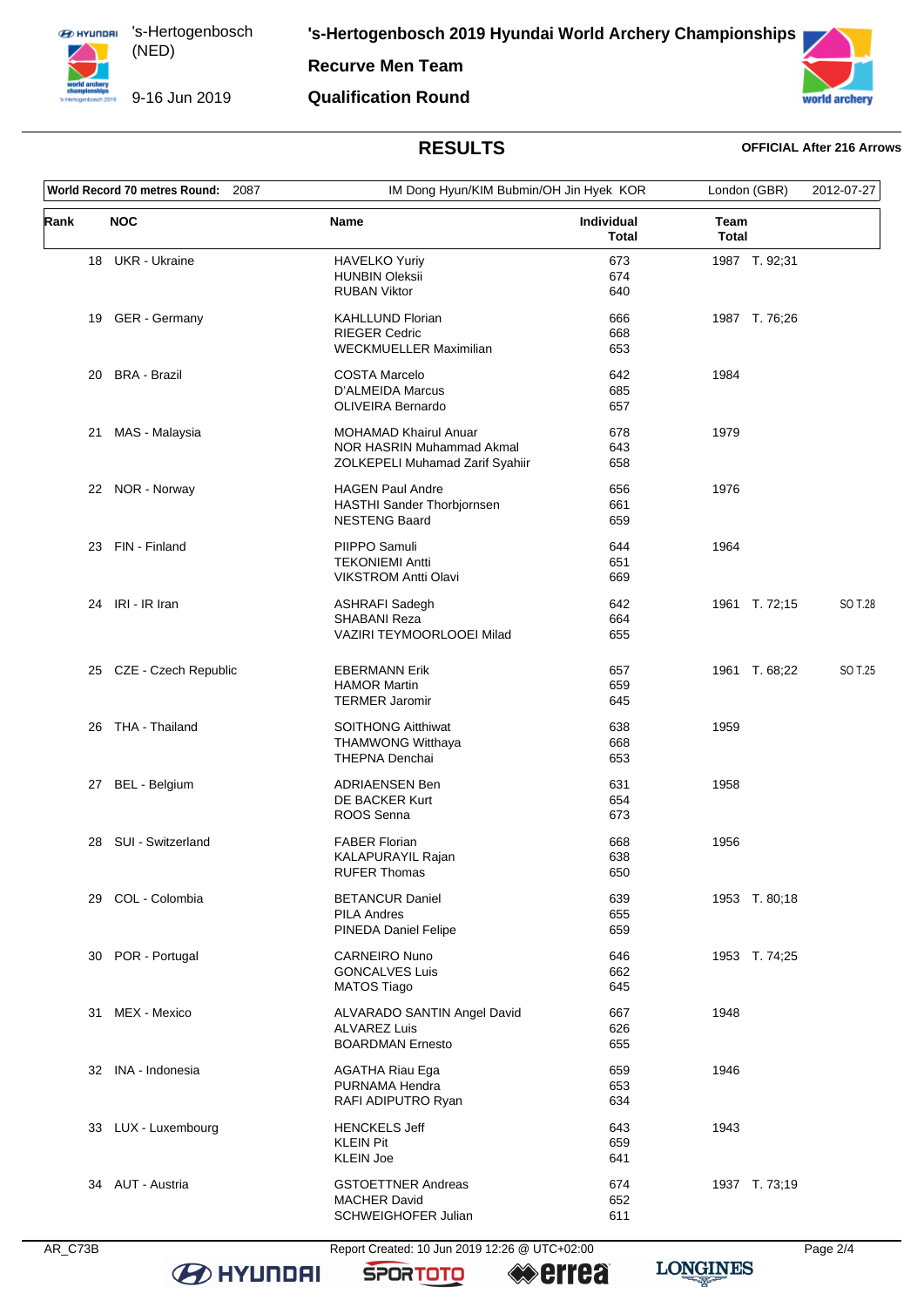**Recurve Men Team**

9-16 Jun 2019

### **Qualification Round**



# **RESULTS OFFICIAL After 216 Arrows**

| World Record 70 metres Round: 2087 |                        |                                                                                           | IM Dong Hyun/KIM Bubmin/OH Jin Hyek KOR |                             | 2012-07-27 |
|------------------------------------|------------------------|-------------------------------------------------------------------------------------------|-----------------------------------------|-----------------------------|------------|
| Rank                               | <b>NOC</b>             | <b>Name</b>                                                                               | <b>Individual</b><br>Total              | <b>Team</b><br><b>Total</b> |            |
|                                    | 35 CHI - Chile         | <b>AGUILAR Andres</b><br>PAINEVIL NAVARRO Juan<br>SOTO Ricardo                            | 649<br>623<br>665                       | 1937 T. 62;29               |            |
| 36                                 | MGL - Mongolia         | BAASANKHUU Adiyasuren<br>BAATARKHUYAG Otgonbold<br><b>JANTSAN Gantugs</b>                 | 636<br>641<br>658                       | 1935                        |            |
| 37                                 | POL - Poland           | <b>KASPROWSKI Oskar</b><br>SIERAKOWSKI Kacper<br><b>SZAFRAN Marek</b>                     | 635<br>638<br>659                       | 1932                        |            |
|                                    | 38 VIE - Vietnam       | CHU Duc Anh<br><b>NGUYEN Dat Manh</b><br>NGUYEN Van Duy                                   | 645<br>648<br>635                       | 1928                        |            |
| 39                                 | <b>BLR - Belarus</b>   | <b>DALIDOVICH Pavel</b><br><b>FIRSAU Kiryl</b><br>LIAHUSHEV Alexander                     | 641<br>631<br>653                       | 1925                        |            |
| 40                                 | SLO - Slovenia         | <b>BIZJAK Rok</b><br>RAVNIKAR Ziga<br><b>STRAJHAR Gasper</b>                              | 627<br>640<br>657                       | 1924                        |            |
| 41                                 | UZB - Uzbekistan       | <b>ALOVIDDIN Abdulboriy</b><br>GAFUROV Zokirjon<br>SODIKOV Jamshid                        | 616<br>656<br>646                       | 1918                        |            |
|                                    | 42 SRB - Serbia        | <b>BEATOVIC Aleksandar</b><br>STEFANOVIC Nikola<br>VELIMIROVIC Jovica                     | 635<br>637<br>642                       | 1914                        |            |
| 43                                 | DEN - Denmark          | <b>BAGER Dennis</b><br><b>CASPERSEN Morten</b><br><b>HALSKOV Aske</b>                     | 648<br>619<br>629                       | 1896                        |            |
| 44                                 | GEO - Georgia          | MESTVIRISHVILI Zurab<br>MOSESHVILI Jaba<br>PKHAKADZE Lasha                                | 621<br>637<br>634                       | 1892                        |            |
| 45                                 | SRI - Sri Lanka        | AHANGAMA VIDANALAGE Suneth Chandana Abeygunasekara<br>DALPATADU Ravien<br>SAJEEV De Silva | 607<br>631<br>645                       | 1883                        |            |
| 46                                 | <b>GUA - Guatemala</b> | <b>CASTRO Diego</b><br>FLOSSBACH Thomas<br>LOPEZ Jose Carlos                              | 647<br>633<br>602                       | 1882                        |            |
|                                    | 47 SVK - Slovakia      | <b>DUCHON Juraj</b><br><b>DUCHON Miroslav</b><br>HURBAN JR. Vladimir                      | 643<br>616<br>618                       | 1877                        |            |
| 48                                 | HKG - Hong Kong, China | CHUI Chun Man<br><b>NGAN Tung Chuen</b><br>WAN Chun Kit                                   | 614<br>638<br>620                       | 1872                        |            |
| 49                                 | IRL - Ireland          | <b>BYRNE Garrett</b><br><b>MALONE Daniel</b><br><b>TAYLOR Adam</b>                        | 616<br>639<br>605                       | 1860                        |            |
|                                    | 50 ARM - Armenia       | HAZARUMYAN Gevorg<br><b>MARTIROSYAN Hamlet</b><br>SHAHNAZARYAN Vasil                      | 645<br>586<br>623                       | 1854                        |            |
|                                    | 51 LTU - Lithuania     | KOVALEVSKIJ Adrianas<br><b>MACERNIUS Dalius</b><br>SLIAUTERIS Modestas                    | 586<br>644<br>605                       | 1835                        |            |



**B** HYUNDAI

AR\_C73B Report Created: 10 Jun 2019 12:26 @ UTC+02:00

**SPORTOTO** 

**errea**